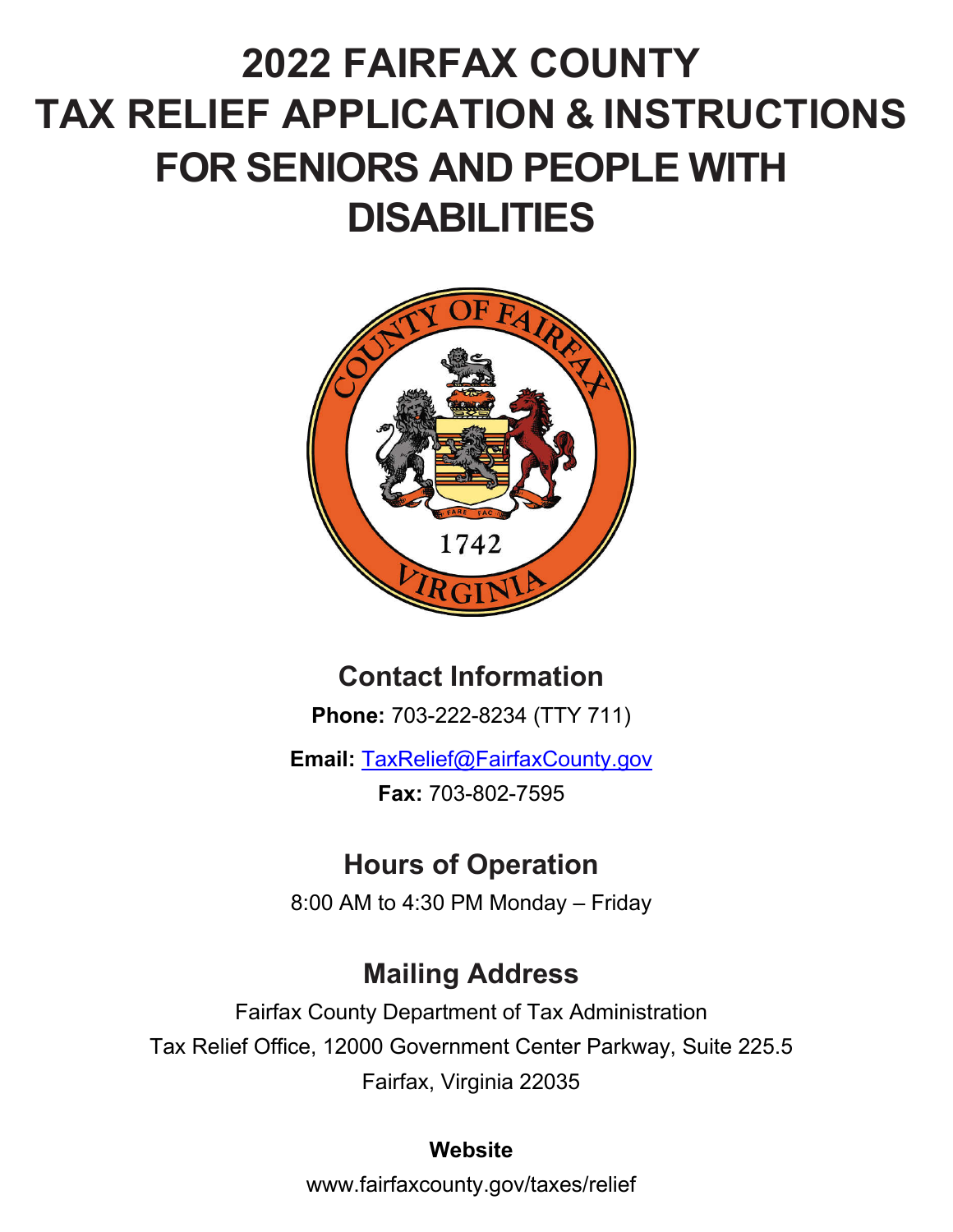### **GENERAL INFORMATION**

Tax relief is granted on an annual basis and a renewal application must be filed each year. To apply, the applicant must be a resident of Fairfax County and be at least 65 years of age or permanently and totally disabled.

First-time applicants applying as permanently and totally disabled and any relative(s) residing in the dwelling who are permanently and totally disabled must provide certification and the date the disability began from one of the sources listed below:

- Veterans Administration or Railroad Retirement Board.
- Affidavit signed by two separate doctors who are either licensed to practice medicine in Virginia or are military officers on active duty who practice medicine with the United States Armed Forces. The affidavit forms are provided by the Tax Relief Office on request.
- Certification by the Social Security Administration, which states the date the applicant or relatives were deemed disabled (SSA Notice of Award).

**This application must be filed no later than May 2, 2022.** If hardship conditions exist which, through no fault of the applicant, prohibit them from applying by the due date, the due date may be extended. A letter of hardship with explanation of the late filing must be provided with all applications submitted after the May 2<sup>nd</sup> deadline for returning applicants.

The application may be submitted by email, mail, fax, or in-person. A letter confirming receipt of your application will be mailed within three weeks of receipt.

Tax Relief is not available to the executor of an estate or heirs of an applicant.

#### **INSTRUCTIONS**

- 1. Please complete this form with the same accuracy as you would your income tax return. You must meet all eligibility criteria to apply.
- 2. If you are not over 65 years of age, you must provide disability verification. This requirement does not apply to returning applicants who have provided the required disability documentation in a previous year.
- 3. Submit **COPIES** of supporting income and asset documentation as of December 31, 2021, with your initial filling. **Incomplete applications will be denied.**
- 4. Enclose a copy of the death certificate for any property co-owner who is deceased (unless previously supplied with a prior application).
- 5. If you are divorced and receive alimony or child support, provide a copy of the Divorce Decree or court order.
- 6. Review the application to make sure all parts are complete and verify all supporting documents are included, based on requirements on pages six and seven.
- 7. Return the completed 2022 tax relief application and supporting documentation postmarked by May 2, 2022 (See above for filing due to hardship).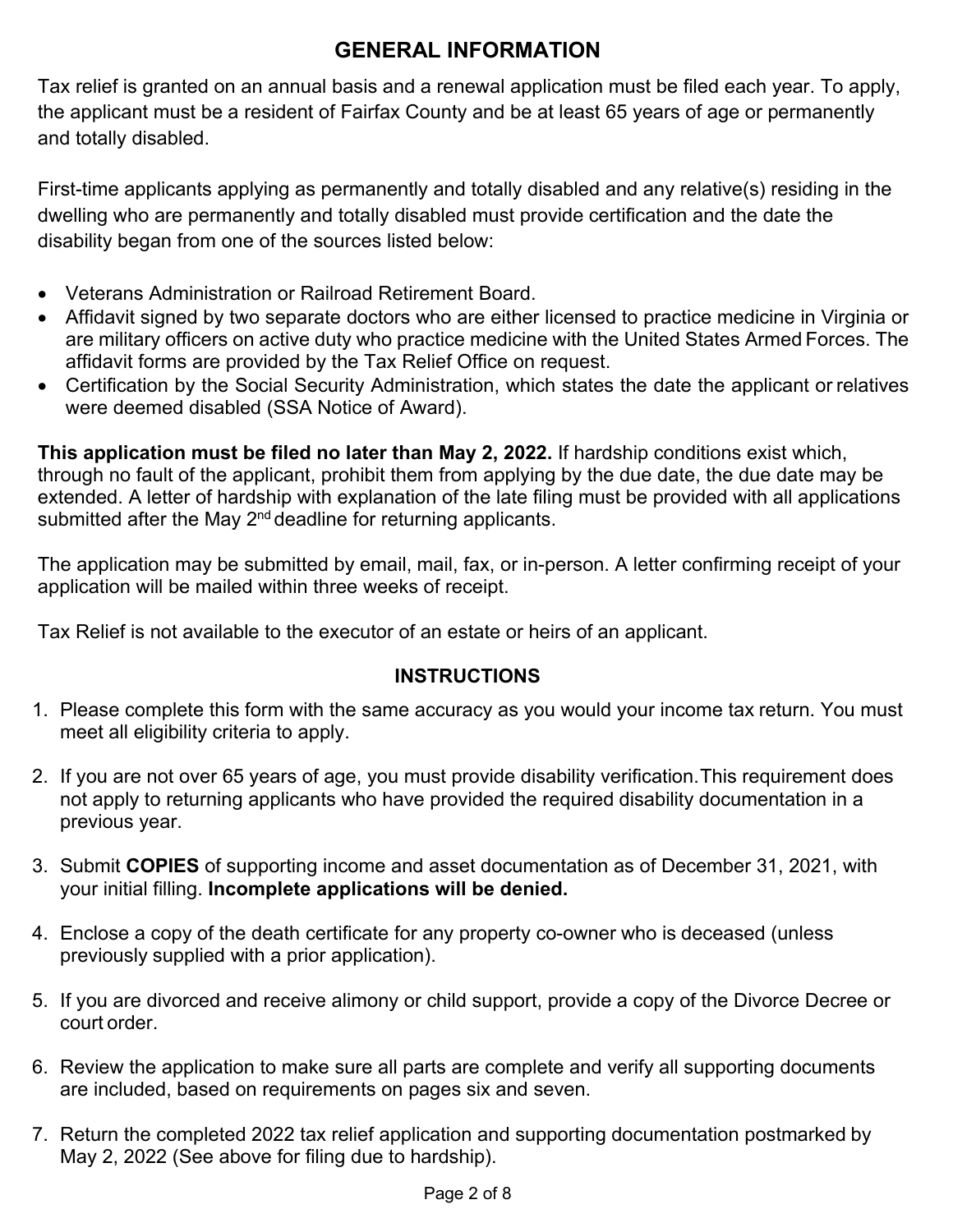**To qualify for tax relief, the applicant must provide all financial documents with their application at the time of submission. Incomplete applications will be denied.** 

#### **QUALIFICATION FOR REAL ESTATE TAX RELIEF**

**Minimum Age or Disability -** The applicant must be at least 65 years of age or permanently and totally disabled as of December 31, 2021. Applicants who turn 65 or become certified as permanently and totally disabled during calendar year 2022, may apply and receive benefits on a prorated basis.

**Eligibility-** Relief is granted on the home and the land, not exceeding one acre, upon which that home is located.

**Use/Occupancy -** The property must be owned and occupied year-round except when the owner(s) temporarily reside(s) in a hospital or nursing home for physical or mental care. The dwelling may not be used or leased to others for consideration.

Tax relief shall be prorated based upon the last full month of eligibility.

**Net Worth\* -** In order to be eligible for the tax relief exemption, the net combined financial worth of the owner(s) and their spouse may not exceed \$400,000, excluding the value of the home, its furnishings, and up to five acres of the land upon which the home is located, subject to the condition that said land cannot be subdivided.

\*Effective January 1, 2022

**Gross Combined Income\* -** In order to be eligible for the tax relief exemption, the annual combined gross income cannot exceed \$90,000. Annual combined gross income is computed by adding all the prior year's income received by the owner(s), the owner's spouse, and all relatives of the owner(s) that resided in the home, irrespective of their financial contribution.

| <b>Percentage of Relief</b> | <b>Gross Income Limits</b> | <b>Net Worth Limit</b> |  |
|-----------------------------|----------------------------|------------------------|--|
| 100%                        | $$0 - $60,000$             | \$400,000              |  |
| 50%                         | $$60,001 - $80,000$        | \$400,000              |  |
| 25%                         | $$80,001 - $90,000$        | \$400,000              |  |

- Permanently and totally disabled applicants shall exclude the first \$7,500 of their income.  $\bullet$
- Other than the spouse, non-owning relatives residing in the dwelling shall exclude the first \$6,500 of their income.
- Permanently and totally disabled relatives must furnish the necessary disability documentation listed on page two to have their disability income excluded.

\*Effective January 1, 2022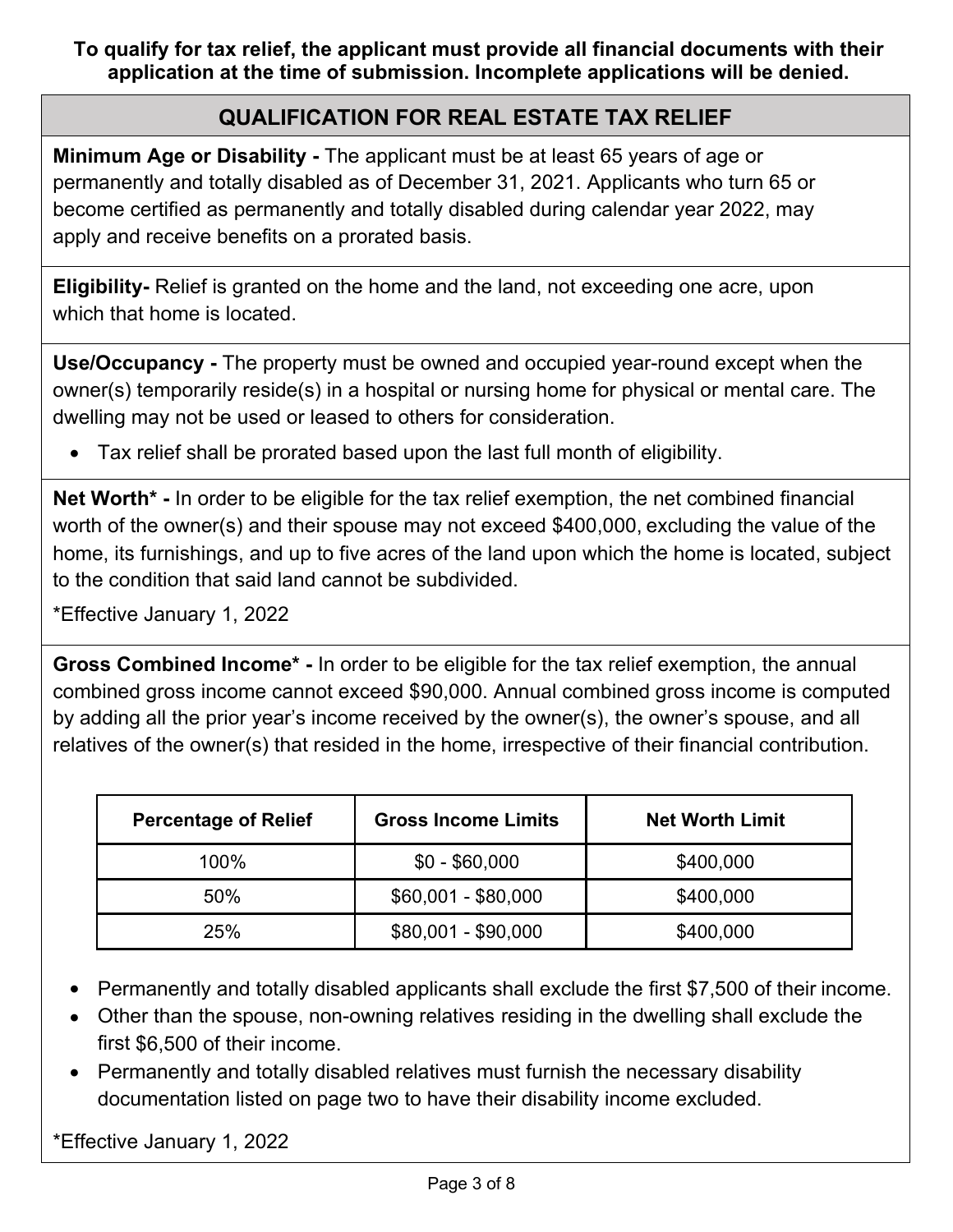### **QUALIFICATIONS FOR VEHICLE TAX RELIEF**

**Minimum Age or Disability -** The owner(s) of the vehicle is/are at least 65 years of age or permanently and totally disabled as of January 1, 2022.

**Property Ownership -** Title to the vehicle is held as of January 1, 2022, by the applicant(s) requesting relief. Any co-owners of the vehicle, except the applicant's spouse, must be at least 65 years of age or permanently and totally disabled.

Leased vehicles do not qualify for relief.

**Use/Occupancy -** Exemption is considered on only one vehicle. The vehicle must be used primarily by or for the applicant(s) seeking relief. The vehicle must be garaged and registered for personal property taxation in Fairfax County.

Vehicles used for business purposes do not qualify for relief.

**Net Worth -** The net combined financial worth of the applicant, their spouse, and any additional owners of the motor vehicle may not exceed \$75,000.

**Gross Combined Income -** Income of the owners of the vehicle may not exceed \$22,000 (\$29,500 if permanently and totally disabled). Income is defined as gross income from all sources from the preceding year for the owner(s) of the vehicle and their spouses irrespective of how the vehicle is titled.

### **QUALIFICATION FOR TAX RELIEF FOR RENTERS**

**Minimum Age or Disability -** Applicant must be at least 65 years of age or permanently and totally disabled as of December 31, of the grant year.

**Use/Occupancy -** The applicant has paid rent for resident housing within the county during the grant year and is a resident of the county on December 31 of the grant year. Applicants residing in and owning a mobile home located on land for which rent is paid, may qualify for either rent relief on the land or personal property relief on the mobile home.

**Net Worth -** The net combined financial worth of the applicant and their spouse who reside in the dwelling may not exceed \$75,000.

**Gross Combined Income -** Gross income from all sources of the applicant and any relatives residing in the dwelling may not exceed \$22,000. Permanently and totally disabled applicants shall exclude the first \$7,500 of their income. Relatives, other than the spouse, residing in the dwelling shall exclude up to the first \$6,500 of their income.

Applicants must pay more than 30% of their gross income towards their rent to be eligible for relief. This amount may be prorated based upon the length of residence in the county during the application year.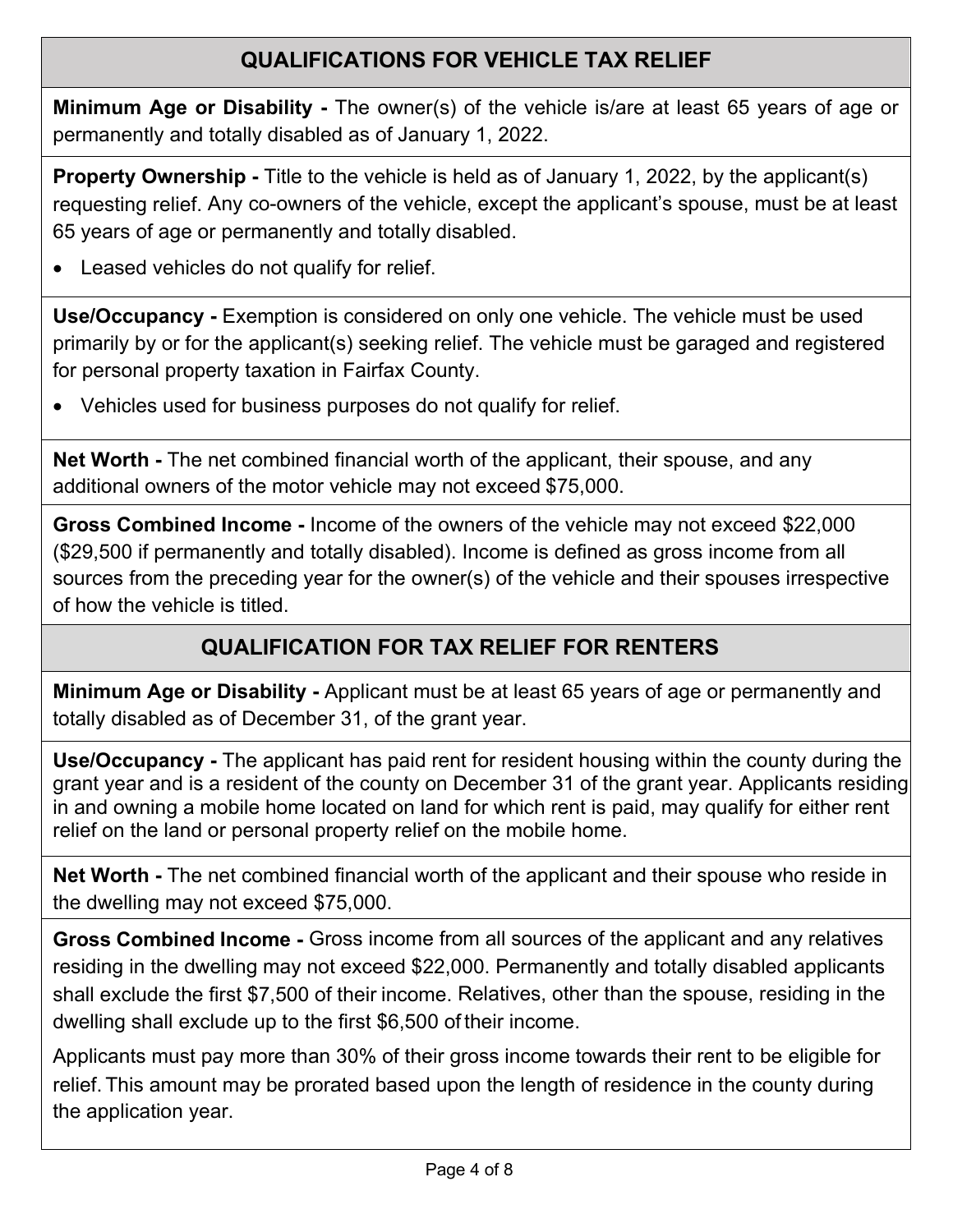| <b>2022 APPLICANT INFORMATION</b>                                                                                                                                |                           |                                                                                  |     |                                |  |
|------------------------------------------------------------------------------------------------------------------------------------------------------------------|---------------------------|----------------------------------------------------------------------------------|-----|--------------------------------|--|
| <b>Single</b><br><b>Married</b><br><b>Widowed</b><br>On December 31, 2021, I was<br><b>Divorced</b>                                                              |                           |                                                                                  |     |                                |  |
| If you are separated you are still legally married. If divorced, provide a copy of the Divorce Decree and Settlement Agreement.                                  |                           |                                                                                  |     |                                |  |
| Name of Applicant: (First, Middle Initial, Last)                                                                                                                 |                           | Birth Date: (MM/DD/YYYY)                                                         |     | <b>Social Security Number:</b> |  |
| Name of Spouse: (First, Middle Initial, Last)                                                                                                                    |                           | Birth Date: (MM/DD/YYYY)                                                         |     | <b>Social Security Number:</b> |  |
| Home Address:                                                                                                                                                    |                           |                                                                                  |     |                                |  |
| Home Phone:                                                                                                                                                      | <b>Alternative Phone:</b> | Email:                                                                           |     |                                |  |
| Are you and your spouse required to file federal income tax returns?                                                                                             |                           |                                                                                  | Yes | No                             |  |
| RETURNING APPLICANTS ONLY: Are you submitting this application before the May 2 deadline?                                                                        |                           |                                                                                  |     |                                |  |
| Yes                                                                                                                                                              |                           | No, I am applying after the deadline, and I will include a letter of hardship.   |     |                                |  |
|                                                                                                                                                                  |                           | <b>COMPLETE FOR 2022 REAL ESTATE TAX RELIEF</b><br>YOU MUST ANSWER ALL QUESTIONS |     |                                |  |
| Do you own and occupy the home listed above year-round as your sole dwelling?<br>1.                                                                              |                           |                                                                                  |     | <b>No</b><br>Yes               |  |
| 2. - Do you have a mortgage on this home?                                                                                                                        |                           | No<br>Yes                                                                        |     |                                |  |
| - If yes, what is the monthly payment? \$                                                                                                                        |                           |                                                                                  |     |                                |  |
| - If yes, are you receiving assistance from others to pay your mortgage?<br>Yes \$<br><b>No</b><br>3. Do you have a reverse mortgage on this home?<br>No<br>lYes |                           |                                                                                  |     |                                |  |
| LIST THE NAMES OF ALL INDIVIDUALS THAT RESIDE IN YOUR HOME BELOW                                                                                                 |                           |                                                                                  |     |                                |  |
| <b>First Name, Last Name</b>                                                                                                                                     |                           | <b>Relationship</b>                                                              |     | <b>Birth Date</b>              |  |
| (excluding applicant & spouse)                                                                                                                                   |                           | (i.e., relative, renter, partner)                                                |     | (MM/DD/YYYY)                   |  |
|                                                                                                                                                                  |                           |                                                                                  |     |                                |  |
|                                                                                                                                                                  |                           |                                                                                  |     |                                |  |
|                                                                                                                                                                  |                           |                                                                                  |     |                                |  |
| <b>COMPLETE FOR 2022 TAX RELIEF FOR RENTERS</b><br>YOU MUST INCLUDE A COPY OF YOUR LEASE AGREEMENT AND PROOF OF RENT PAID IN 2021                                |                           |                                                                                  |     |                                |  |
| 1. How much did you pay in rent for the home address listed above?<br>\$                                                                                         |                           |                                                                                  |     |                                |  |
| No<br>2. Did you reside at the above address for all of calendar year 2021?<br>Yes                                                                               |                           |                                                                                  |     |                                |  |
| Total rent paid for this address:<br>If "No", list previous address:<br>\$                                                                                       |                           |                                                                                  |     |                                |  |
| 3. Does anyone else reside in your current rental property with you?<br>No<br>Yes                                                                                |                           |                                                                                  |     |                                |  |
| -If yes, list their full name:                                                                                                                                   |                           |                                                                                  |     |                                |  |
| <b>COMPLETE FOR 2022 VEHICLE TAX RELIEF</b>                                                                                                                      |                           |                                                                                  |     |                                |  |
| Vehicle or Mobile Home Information                                                                                                                               | Year:                     | Make:                                                                            |     |                                |  |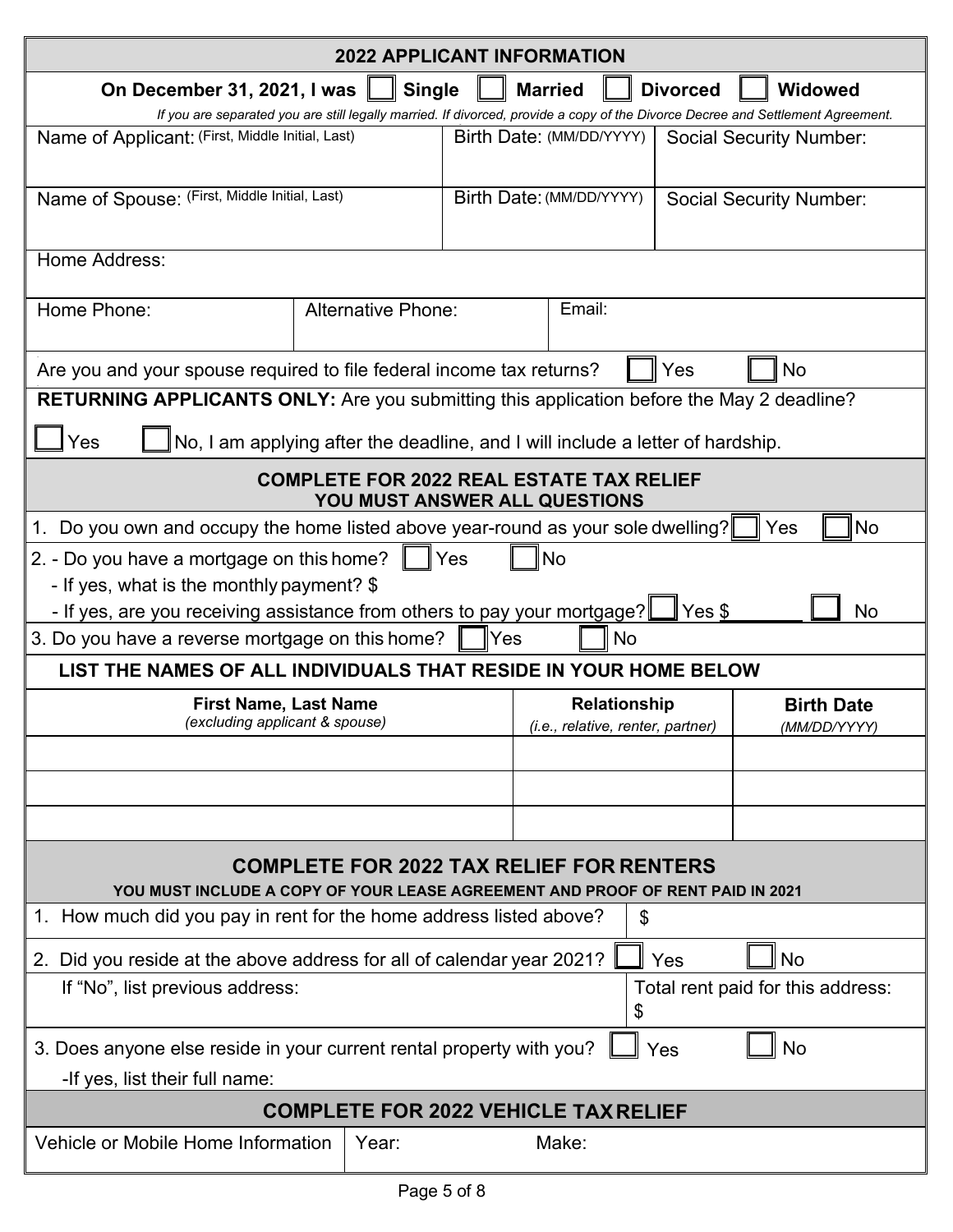|                | <b>PART1</b><br><b>COMPLETE ALL PARTS FOR APPLICANT AND SPOUSE ONLY</b> |                                         |                                      |                                      |  |
|----------------|-------------------------------------------------------------------------|-----------------------------------------|--------------------------------------|--------------------------------------|--|
|                | 2021 Gross Income                                                       | <b>Documentation</b><br><b>Required</b> | <b>Applicant</b>                     | <b>Spouse</b>                        |  |
| 1              | Wages, Salary, Commissions                                              | (W-2, 1099)                             |                                      |                                      |  |
| $\overline{2}$ | <b>Social Security Benefits</b>                                         | (1099-SSA)                              |                                      |                                      |  |
| 3              | <b>Railroad Retirement Benefits</b>                                     | $(1099-RRB)$                            |                                      |                                      |  |
| 4              | <b>Veterans Benefits</b>                                                | (V.A. Benefit Letter)                   |                                      |                                      |  |
| 5              | <b>Business Income</b>                                                  | (Complete Federal Return)               |                                      |                                      |  |
| 6              | Interest & Dividend Income                                              | (1099-INT/OID) & (1099-DIV)             |                                      |                                      |  |
| $\overline{7}$ | <b>SSI &amp; Other Public Assistance</b>                                | (Proof of Benefits)                     |                                      |                                      |  |
| 8              | <b>Trust Income</b>                                                     | (Complete Federal Return)               |                                      |                                      |  |
| 9              | <b>Pension and Annuity</b>                                              | $(1099 - R)$                            |                                      |                                      |  |
| 10             | <b>All IRA Distributions</b>                                            | (1099-R)                                |                                      |                                      |  |
| 11             | <b>Gross Rents Received</b>                                             | (Complete Federal Return)               |                                      |                                      |  |
| 12             | <b>Alimony/Child Support</b>                                            | (Proof of Funds Received)               |                                      |                                      |  |
| 13             | <b>Capital Gains</b>                                                    | (Complete Federal Return)               |                                      |                                      |  |
| 14             | Monetary Gifts, Financial Assistance, & Other Income                    |                                         |                                      |                                      |  |
| 15             | Less Disability Exclusion (See page 2)                                  |                                         | \$0.00                               | \$0.00                               |  |
| 16             | Total Gross Income Part 1 (Add lines 1 through 15)                      |                                         | \$0.00                               | \$0.00                               |  |
|                | PART 2 COMPLETE FOR OTHER OWNERS & RELATIVES RESIDING IN THE HOME       |                                         |                                      |                                      |  |
|                | 2021 Gross Income                                                       | <b>Documentation</b><br><b>Required</b> | <b>Owner or</b><br><b>Relative 1</b> | <b>Owner or</b><br><b>Relative 2</b> |  |
| 17             | Wages, Salary, Commissions                                              | (W-2, 1099)                             |                                      |                                      |  |
| 18             | <b>Social Security Benefits</b>                                         | (1099-SSA)                              |                                      |                                      |  |
| 19             | <b>Railroad Retirement Benefits</b>                                     | $(1099-RRB)$                            |                                      |                                      |  |
| 20             | <b>Veterans Benefits</b>                                                | (V.A. Benefit Letter)                   |                                      |                                      |  |
| 21             | <b>Business Income</b>                                                  | (Complete Federal Return)               |                                      |                                      |  |
| 22             | Interest & Dividend Income                                              | (1099-INT/OID) & (1099-DIV)             |                                      |                                      |  |
| 23             | <b>SSI &amp; Other Public Assistance</b>                                | (Proof of Benefits)                     |                                      |                                      |  |
| 24             | <b>Trust Income</b>                                                     | (Complete Federal Return)               |                                      |                                      |  |
| 25             | <b>Pension and Annuity</b>                                              | (1099-R)                                |                                      |                                      |  |
| 26             | <b>All IRA Distributions</b>                                            | (1099-R)                                |                                      |                                      |  |
| 27             | <b>Gross Rents Received</b>                                             | (Complete Federal Return)               |                                      |                                      |  |
| 28             | <b>Alimony/Child Support</b>                                            | (Proof of Funds Received)               |                                      |                                      |  |
| 29             | <b>Capital Gains</b>                                                    | (Complete Federal Return)               |                                      |                                      |  |
| $30\,$         | Monetary Gifts, Financial Assistance, & Other Income                    |                                         |                                      |                                      |  |
| 31             | Less Income or Disability Exclusion (See page 2)                        |                                         | \$0.00                               | \$0.00                               |  |
| 32             | Total Gross Income Part 2 (Add lines 17 through 31)                     |                                         | \$0.00                               | \$0.00                               |  |
| 33             | Total Gross Income Part 1 and 2 (Add lines 16 + 32)                     |                                         | \$0.00                               | \$0.00                               |  |
| 34             | Total Combined Gross Income (Add both columns line 33)                  | \$\$0.00                                |                                      |                                      |  |

**INCLUDE ALL DOCUMENTATION LISTED ABOVE INCLUDING ALL PAGES OF THE 2021 FEDERAL & STATE INCOME TAX RETURN(S) FOR ALL INDIVIDUALS.**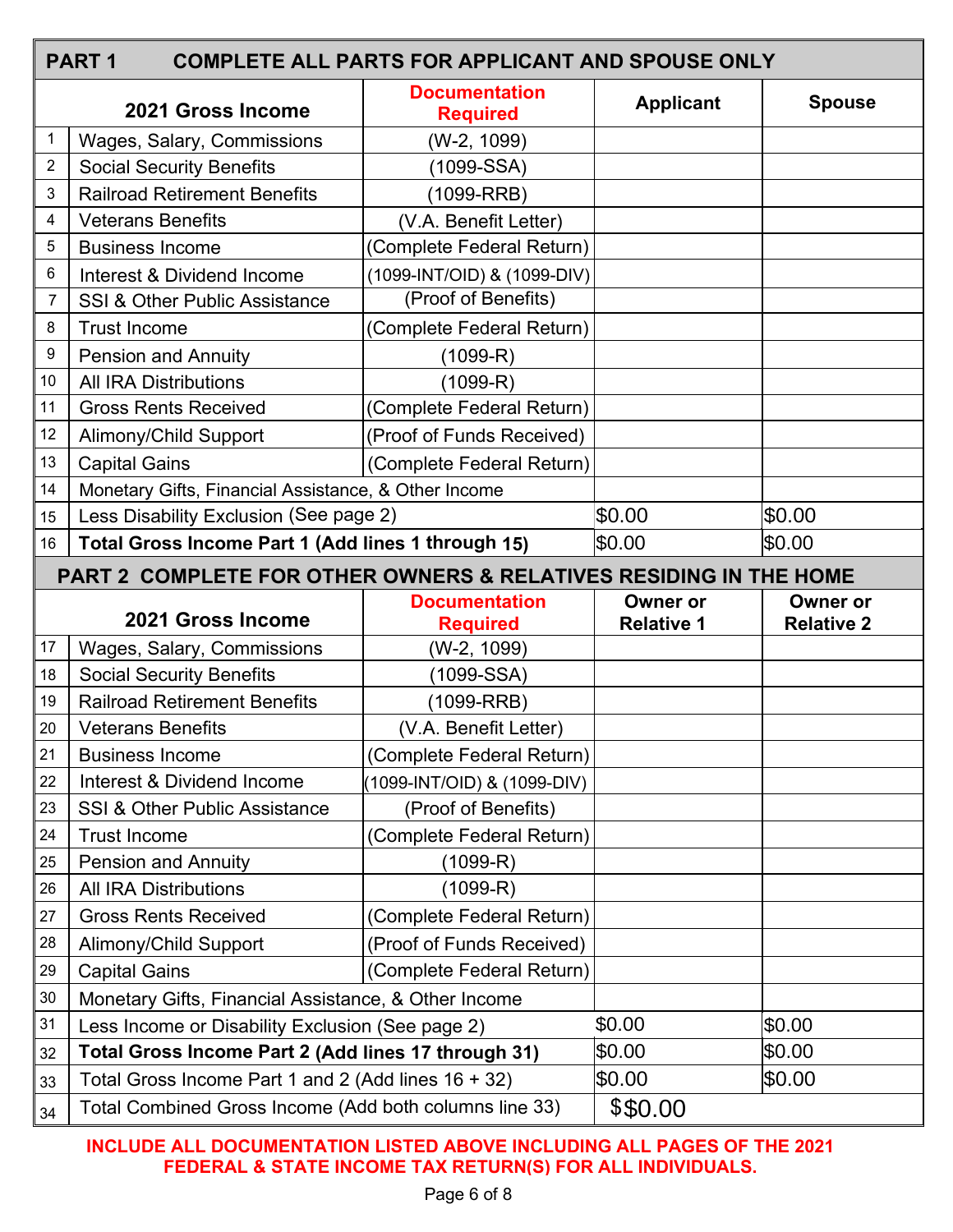#### **BE SURE TO COMPLETE ALL PARTS THAT APPLY AND INCLUDE PROOF OF ALL ASSETS**

|                | <b>PART 1</b>                                                                       | LIST REAL ESTATE OTHER THAN RESIDENCE (INSIDE & OUTSIDE THE UNITED STATES) |                                    |                                            |               |                                            |
|----------------|-------------------------------------------------------------------------------------|----------------------------------------------------------------------------|------------------------------------|--------------------------------------------|---------------|--------------------------------------------|
| $\mathbf{1}$   | Address:                                                                            |                                                                            |                                    |                                            |               | Market Value as of December 2021:          |
| $\overline{2}$ | Address:                                                                            |                                                                            |                                    | Market Value as of December 2021:          |               |                                            |
|                | <b>PART2</b>                                                                        |                                                                            | <b>LIST PERSONAL PROPERTY ONLY</b> |                                            |               |                                            |
|                | Make:<br>Year:                                                                      | INCLUDE MOTOR VEHICLES, BOATS, and TRAILERS.<br>Model:                     |                                    |                                            |               | Assessed Value as of 2021: OFFICE USE ONLY |
| 3<br>4         | Year:<br>Make:<br>Model:                                                            |                                                                            |                                    | Assessed Value as of 2021: OFFICE USE ONLY |               |                                            |
| 5              | Make:<br>Year:                                                                      | Model:                                                                     |                                    | Assessed Value as of 2021: OFFICE USE ONLY |               |                                            |
|                | <b>PART 3</b>                                                                       | LIST CASH VALUE OF OTHER ASSETS AS OF DECEMBER 31, 2021                    |                                    |                                            |               |                                            |
|                |                                                                                     | <b>Documentation</b><br><b>Required</b>                                    | <b>Applicant</b>                   |                                            | <b>Spouse</b> | <b>Other Owners</b><br>in the Home         |
| 6              | Savings Account(s)                                                                  | Complete                                                                   |                                    |                                            |               |                                            |
| $\overline{7}$ | Certificate(s) of<br>Deposit                                                        | Account<br>Statements as of                                                |                                    |                                            |               |                                            |
| 8              | Checking Account(s)                                                                 | 12/31/2021                                                                 |                                    |                                            |               |                                            |
| 9              | Stocks (Attach list)                                                                | Complete                                                                   |                                    |                                            |               |                                            |
| 10             | <b>Bonds</b> (Attach list)                                                          | Financial<br>Account                                                       |                                    |                                            |               |                                            |
| 11             | <b>Cash Value of Annuity</b>                                                        | Statements as of<br>12/31/2021                                             |                                    |                                            |               |                                            |
| 12             | <b>Individual Retirement</b><br>Account(s) (IRAs) Etc.                              |                                                                            |                                    |                                            |               |                                            |
| 13             | Notes Payable                                                                       | Copy of Note                                                               |                                    |                                            |               |                                            |
| 14             | Equity/Net Worth of<br><b>Business Owned</b>                                        | <b>Balance sheet</b>                                                       |                                    |                                            |               |                                            |
| 15             | Trust                                                                               | Copy of Trust                                                              |                                    |                                            |               |                                            |
| 16             | <b>All Foreign Assets</b>                                                           | <b>Value of Assets</b>                                                     |                                    |                                            |               |                                            |
| 17             | Total Assets (Add lines 1 through 16)                                               |                                                                            | \$\$0.00                           |                                            | \$\$0.00      | \$\$0.00                                   |
|                | PART <sub>4</sub><br>FOR LIABILITIES ONLY (IF YOUR TOTAL ASSETS EXCEEDED \$400,000) |                                                                            |                                    |                                            |               |                                            |
| 18             | Debts Payable - Identify:                                                           |                                                                            |                                    |                                            |               |                                            |
| 19             | Mortgages Other Than Residence                                                      |                                                                            |                                    |                                            |               |                                            |
| 20             | Total Liabilities (Add lines 18 and 19)                                             |                                                                            | \$0.00                             | \$0.00                                     |               | \$0.00                                     |
| 21             | Total Net Assets (Subtract line 20 from 17)                                         |                                                                            | \$0.00                             | \$0.00                                     |               | SO.OO                                      |
| 22             | Total Combined Net Assets (Add all column line 21)<br>\$0.00                        |                                                                            |                                    |                                            |               |                                            |
|                | <b>PART 5</b>                                                                       |                                                                            | THIS SECTION FOR OFFICE USE ONLY   |                                            |               |                                            |
| 23             | Value of Excess Acreage                                                             |                                                                            |                                    |                                            |               |                                            |
|                |                                                                                     |                                                                            | Page 7 of 8                        |                                            |               |                                            |